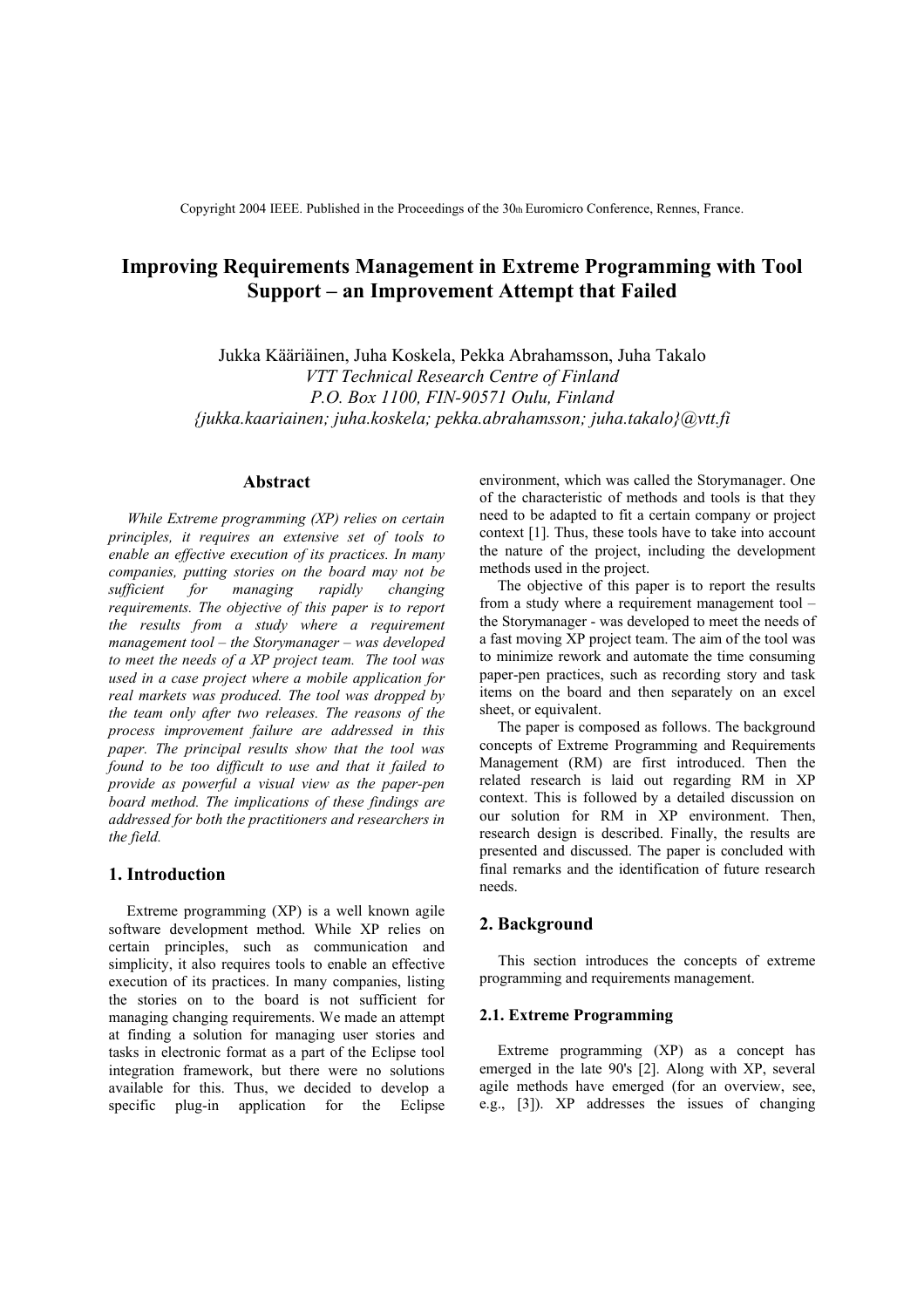requirements and their cost by simplifying management tasks and documentation. XP uses an iterative and incremental software process performed in relatively short cycles.

Product development in the XP process starts with a "planning game." Planning game can be divided into "release planning" and "iteration planning" [4]. During the planning game, the customer writes user stories, which are estimated by the developers and then prioritized by the customer. After this, developers divide the stories into tasks and give an estimate for each task. The next step in the XP process is the actual development, during which the iterations are produced and released. Then finally, acceptance tests are used to validate the completion of stories.

#### **2.2. Requirements Management**

Requirements management (RM) can be seen as a parallel support process for other requirements engineering processes [5, 6]. It ensures that requirements are documented and that they are traceable during product development and that changes to them are properly handled.

Requirements identification is an essential prerequisite for RM. It focuses on the assignment of an unique identifier for each requirement [5]. These identifications can be used to unambiguously refer to requirements during product development and management. Further, requirement attributes can be used for recording additional information about requirements [7].

Requirements traceability (RT) refers to the ability to describe and follow the life of a requirement in both forward and backward direction [8, 9]. Gotel [8] emphasizes the life cycle aspect of traceability. Requirements form the basis of design and implementation activities, and they should be traceable through the life-cycle of a product. Requirement traceability is needed, e.g., for verification and change impact analysis activities.

Requirements change management refers to the ability to manage changes to requirements [6]. It also ensures that similar information is collected for each proposed change and that overall judgments are made about the costs and benefits of a proposed change. Even if requirement specification is comprehensive, some changes can take place during development. This gives rise to the need for clearly defined practices that provide guidance for handling possible changes to requirements.

## **3. Related research**

In this section, the related research is presented. The results of this review are used for building research lenses (an analysis framework), which will be used to analyze the results of this case project later in the paper.

Traditional XP relies on efficient communication, which is one of the basic values of the method [2, 10]. XP emphasizes communication, e.g. through practices, such as "Open Workspace", "Pair Programming" and "Planning Game" [2, 11]. Macias et al. [12] state that interactive communication between the developers, clients and managers in XP should be emphasized. Face-to-face communication is an efficient mechanism in realizing this. For an agile team to be successful, good communication mechanisms have been found to be critical [13].

The agile principles value working software over comprehensive documentation [3]. Beck [2] also emphasizes lightweight documentation in XP based development. Ambler [13] emphasizes the slogan "Travel light" in the context of documentation. Ambler states that it is useful to produce just enough documentation and to update it only when needed. This enables the team to be more effective in producing results that deliver more business value for the customer than traditional paper-driven methodologies.

Ease-of-use is an important aspect when developing tool support for XP development (and actually for any SW related work). For example, Lippert [14] identifies ease-of-use as a very important aspect for XP tool support during continuous integration. The tool should not slow down the product development or cause additional maneuvers during fast-paced development. O'Brian Holt [15] present some factors for assessing usability, including aspects such as: Is the system easy to learn to use? Is it possible to modify the system without reducing its usability? Is the system comfortable and satisfying to use? Nielsen [16] defines the different aspects of usability as follows: easy to learn, efficient to use, easy to remember, few errors, and subjectively pleasing.

Some authors have considered requirements management from an XP point of view. Breitman and Leite [17] support XP by using a scenario structure to organize information elicited through user stories. While they do not agree with Beck who maintains that implemented stories should be discarded, they highlight the traceability of stories. Nawrocki et al. [18] state that the main weaknesses of the XP approach to requirements management is the lack of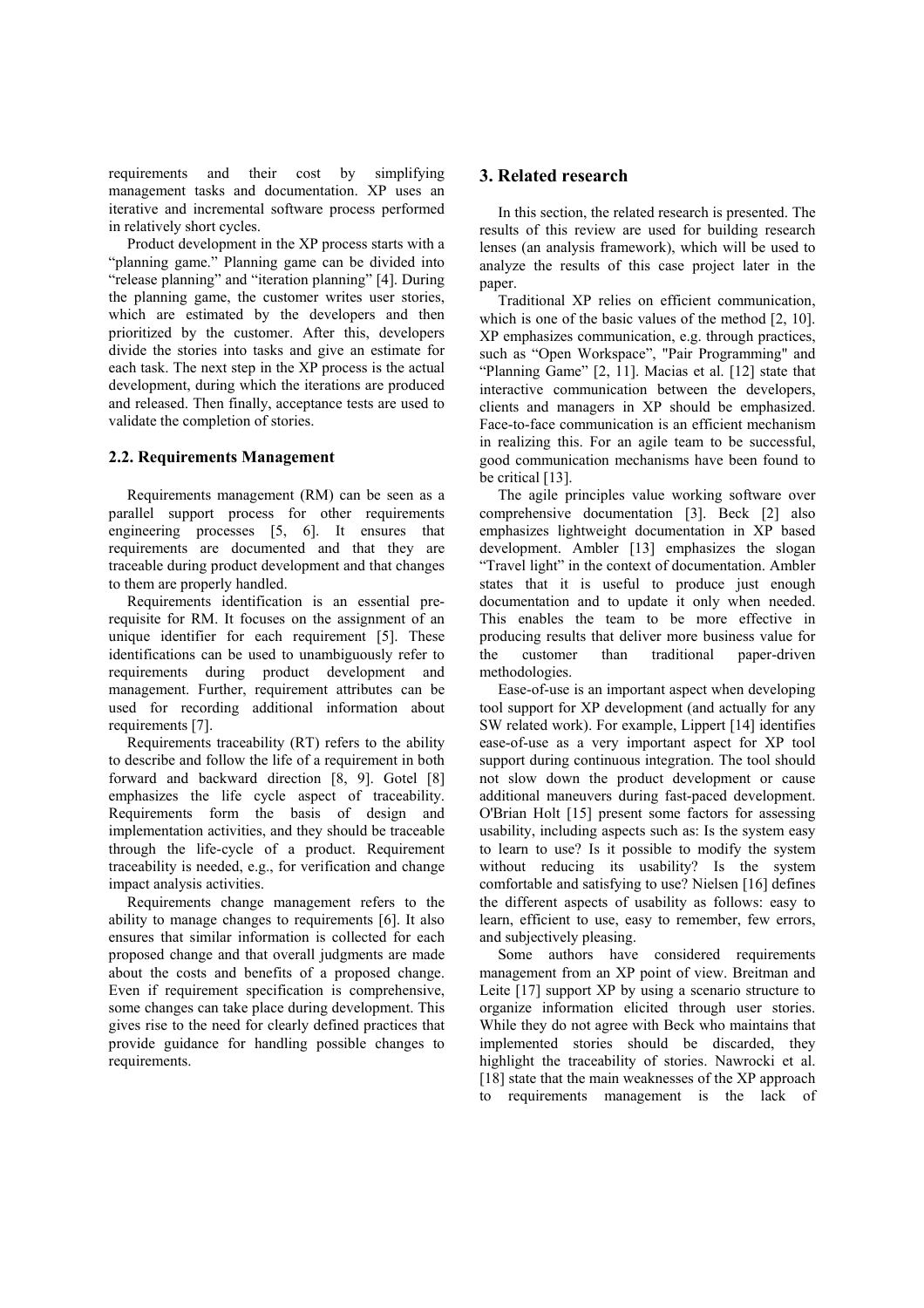requirements documentation. This causes problems especially when managing changes to requirements and maintaining traceability. Alike, Wagner [19] concludes that the lack of written, traceable requirements can make it difficult to maintain the developed software over time. On the other hand, Wagner [19] states that requirements baselining exists, in some form, in the XP process, because each iteration contains an agreed set of stories. From a change management viewpoint, the requirements management literature in fact proposes quite rigorous processes for managing requirement changes [20]. However, formal and cumbersome practices for change management do not fit the nature of XP. Therefore, lightweight and simple practices for managing changes in XP have turned out effective in practice [21].

Several authors have addressed the tool support used for managing user stories and tasks. Internetbased tool support for distributed XP, called MILOS, has been introduced by Maurer and Martel [22]. This solution supports virtual software teams with communication, collaboration and coordination. The solution allows the user to write and manage stories and tasks in electronic format. Rees [23] has presented a tool called DotStories for managing user stories, claiming that the tool approaches an ideal solution for user story management. Rees also refers to spreadsheets and databases as further potential tools for managing user stories. Lippert et al. [24] claim that a computer cannot be used for the planning game. On the other hand, they further argue that a computer can be used just for writing stories and tasks and printing them out on paper. The XP process itself does not exclude the use of automated tools for storing user stories. Actually, tools and databases can provide a means for more effective information management [25] [5].

Integrated environment and data sharing enable the project team to focus on development work, while daily data management has been automated. This means that all project-related data is managed at a unified location and integrated tool support eases tedious tasks, such as information retrieval, distribution, consistency checking, archiving, etc. It has been stated in literature that management system integration is likely to improve the consistency and sharing of product-related information (e.g. [26] and  $[27]$ ).

## **4. Tool support for the management of user stories: the Storymanager tool**

Our solution to managing user stories and tasks is called Storymanager. The proposed solution was integrated in the Eclipse environment. Eclipse is a development environment and a tool integration framework found suitable for XP development. A detailed description of the proposed Storymanager solution has been published in [28] (Figure 1).

Our intention was to remain agile, no new solution or practice should jeopardize the fundamental idea of adaptable and lightweight processes. The basic intention of this study was to transfer manual XP requirements management practices into an electronic form and yet try to remain agile. A further aim was to integrate the solution into the Eclipse tool integration framework. An integrated tool framework enabled the project team to work with one channel throughout the whole development life cycle. During the planning game, the team was working through the Storymanager plug-in. Stories and tasks were stored into an MySQL relational database. During implementation and testing, the team was working, e.g., through a JDT (java development environment) plug-in and a Junit (testing framework) view. From an information management point of view, our approach included support for requirements management and configuration management. Requirements management was used in this environment for sharing and managing user stories and tasks, while configuration management (CVS) was used for managing and sharing code and other documentation.



**Figure 1. Storymanager - the main view**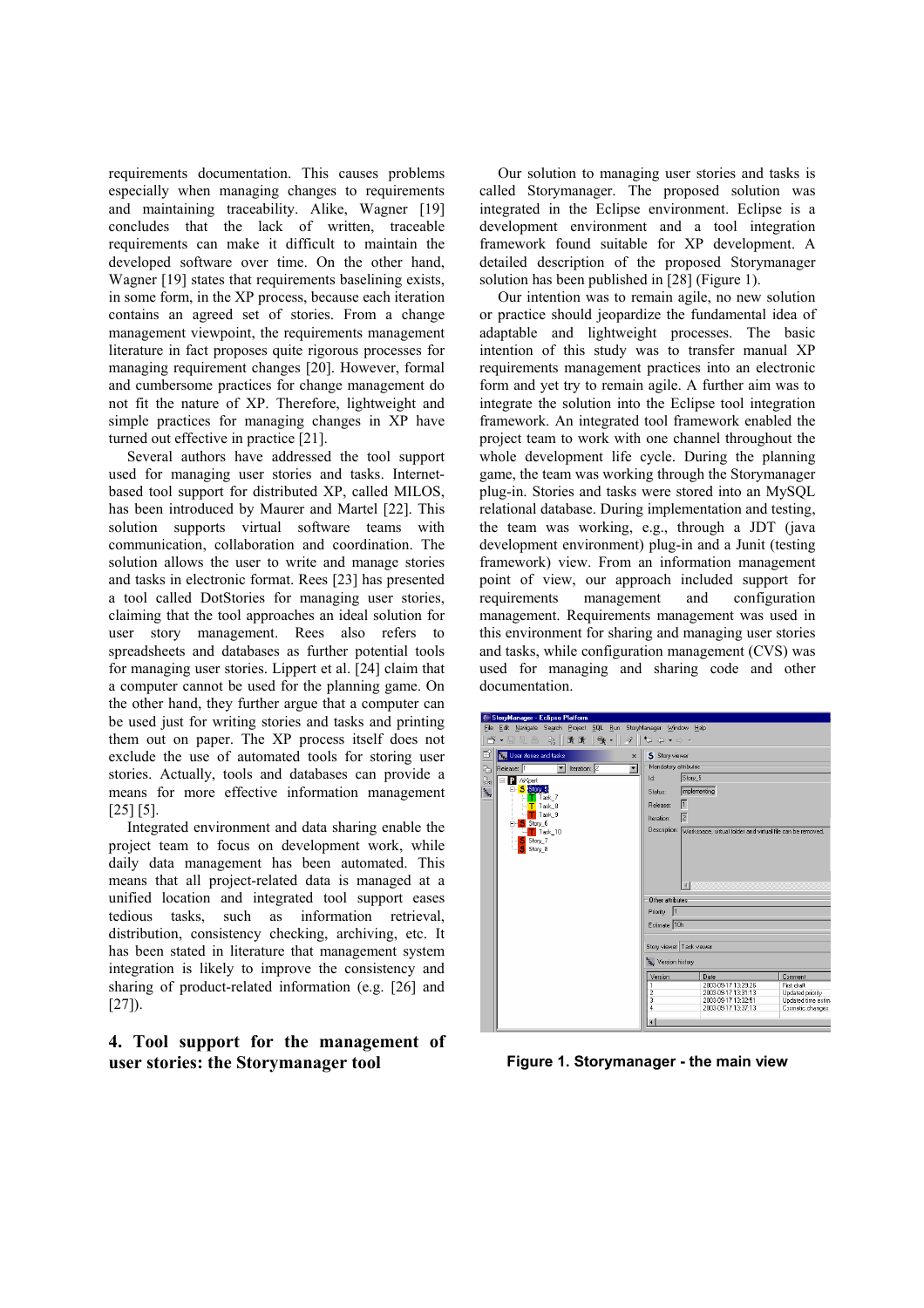The Storymanager allows a specification of story and task attributes according to the needs of the project. The program enables filling in story/task cards according to project-specific attributes. The AutoID facility of the program is used to automatically create unique identifiers (ID) for stories (and tasks). Certain attributes, however, are mandatory, e.g. status, description, release identifier, iteration identifier. Other attributes are user-defined and optional.

The program allows the user to modify stories, but in XP only the last story version is relevant. Thus, the application contains only the last updated version. According to basic XP principles, formal and bureaucratic change management activities are not considered appropriate. However, the application stores a version history of the item (story/task), which can be used for examining the history of the item. The attributes "Release" and "Iteration" contain information about the selection of items for specific releases and iterations. In fact, this corresponds with the requirements baselining facility indicating an agreed set of items for a specific release and iteration.

During iteration planning, a set of stories is selected for next iteration. This is illustrated using an iteration attribute. Then the tasks are defined for next iteration. A task can be assigned to a story (traceability between stories and tasks). In this case, the program stores the linking information in a MySQL Link-table. However, a task can also be created under a project root and allocated afterwards.

Certain supporting features are needed regardless of the phase of the project. These features include check out/in capabilities, views and reporting. The reporting features are used for printing stories and their respective tasks and putting them on the board when operating in an open workspace.

### **5. Research design**

This section describes how the research and experiment settings were designed.

#### **5.1. Research settings**

In this chapter, the research settings used for developing and validating the solution designed for managing user stories are depicted. Application development and validation are based on two XP experiment projects (Figure 2) using the action research [29, 30] approach as the principal methodological driver. Avison [31] and Fowler & Swatman [32] have used the action research method to build information system development methods.

Action research is done in cycles, each cycle consisting of planning, action, observation and reflection phases. After each cycle, there will be a revised plan for the next cycle as a result. We applied the action research approach while trying to improve the management of user stories and tasks in XP development.

A project called eXpert was used for developing a system for managing the research data and documents at VTT. The project used XP practices for developing the system. Detailed results of the eXpert project can be found in [33]. The project used a manual solution for managing user stories and tasks, as suggested in the XP literature. During the project, the need for electronic user story and task management emerged. After the project, the results were analyzed and an application was constructed to support a more automated, i.e. electronic, user story management. The requirements for electronic story management and the application itself were introduced in [28]. The validation and improvement planning of the application were carried out as part of the zOmbieproject, which was concerned with developing mobile application software in the Eclipse environment. The validation of the electronic user story management tool was carried out and observations and interviews were made during the project. After the project, the results were analyzed and improvement ideas were produced for future development.



**Figure 2. Storymanager development**

An analysis framework was constructed to analyze and understand the results of the validation. The framework was based on the survey of related research and underlying XP concepts and requirements management, as presented in sections 2 and 3 of this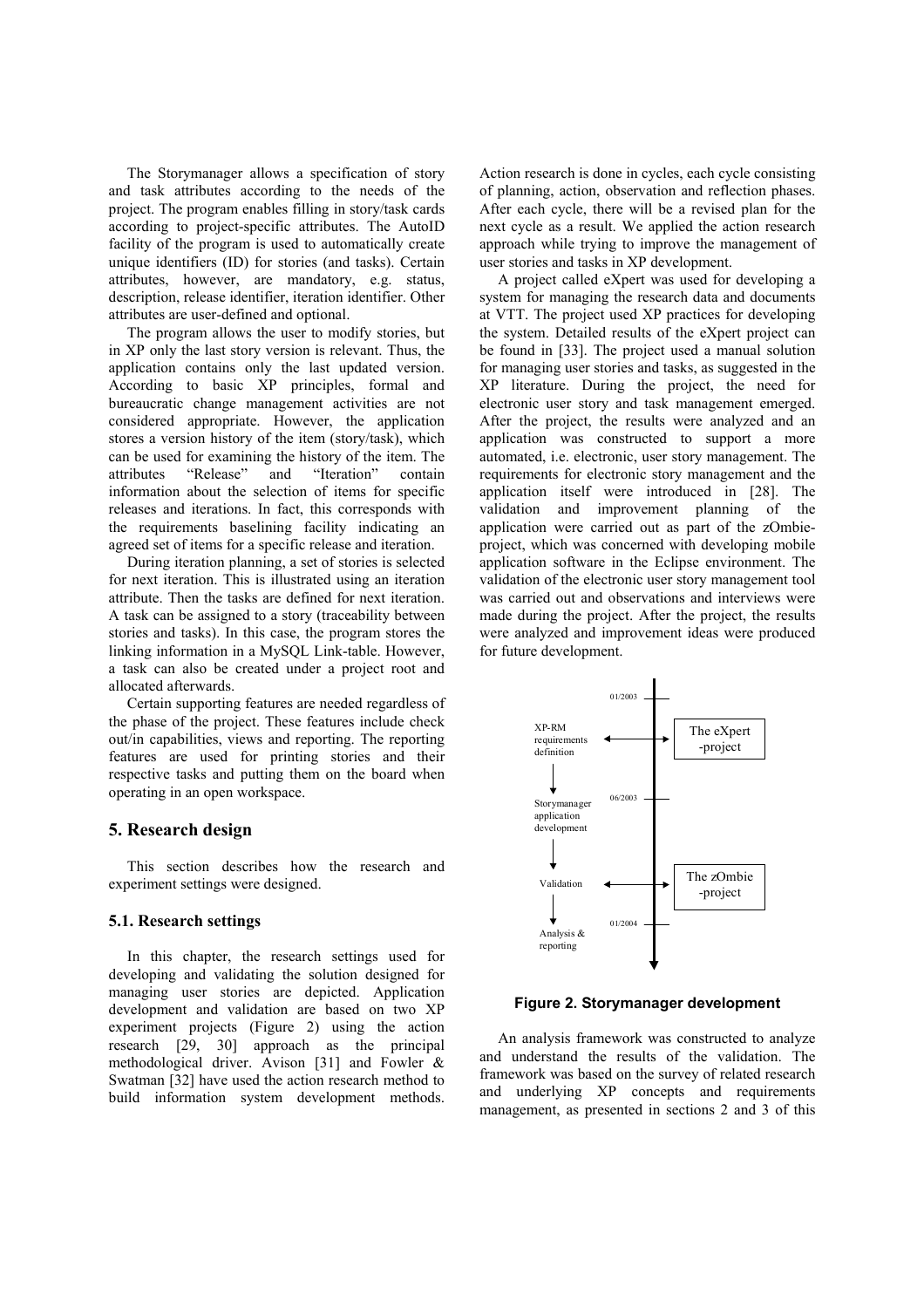paper. Our analysis framework reflects technical issues as well as those concerning the methodological aspects of XP. The technical issues focus on the definition of functionality that is needed for requirements management in an integrated XP development environment. The methodological aspects refer to the underlying nature of the XP method. Table 1 presents the analysis framework.

|  |  |  | Table 1. Analysis framework |
|--|--|--|-----------------------------|
|--|--|--|-----------------------------|

| <b>Perspective</b> | <b>Description</b>                                                                                                                                                        | <b>Key references</b>                                                                                                                   |
|--------------------|---------------------------------------------------------------------------------------------------------------------------------------------------------------------------|-----------------------------------------------------------------------------------------------------------------------------------------|
| Communication      | Does the solution allow open communication between<br>developers and between developers and customers?                                                                    | [2, 10, 11]                                                                                                                             |
| Documentation      | Does the solution allow lightweight documentation?                                                                                                                        | $[2]$ , $[3]$ , $[13]$                                                                                                                  |
| Ease-of-use        | Is the solution easy to use, so as to support fast-paced iterative<br>development?                                                                                        | [14], [15], [16]                                                                                                                        |
| Functionality      | Does the solution support functional needs for requirements<br>management (identification, traceability and change<br>management) and integrated development environment? | Requirements management : $[5]$ , $[6]$ ,<br>[7], [8], [9], [21], [17], [19], [24]<br>Integrated development environment:<br> 26 , [27] |

## **5.2. Experiment settings**

The functionality of the application was validated and tested in an experimental XP project called zOmbie. In the zOmbie project, mobile application software was developed in the Eclipse environment. In this experiment, the Eclipse environment was complemented with Storymanager. The aim of the zOmbie project was to produce a real financial sector software product for real markets. The project was an engineering success. The product is now being marketed. The Eclipse environment was used successfully already in the previous XP case study of VTT [33]. In zOmbie case study, the Eclipse environment was used together with the following tools (Table 2).

## **Table 2. Tool environment in the zOmbie experiment**

| <b>Tool</b>      | <b>Version</b> | <b>Description</b>         |
|------------------|----------------|----------------------------|
| Eclipse          | 2.1            | Tool integration framework |
| Storymanager     | 1.0.0          | User story and task        |
|                  |                | management                 |
| JDT (part of     | 2.1            | Java development           |
| Eclipse package) |                | environment                |
| Junit            | 3.8.1          | Testing framework          |
| CVS              | 1.11.2         | Version management         |

The verification was carried out in the XP experiment project developing mobile application software in Eclipse environment. The project team consisted of 5 developers and a project manager. The project worked according to XP practices, but some of the practices needed slight adaptation (e.g., test-first development in mobile application is challenging) according to the business needs.

The aim of Storymanager validation was to use the XP project to verify our solution for requirements management. The focus was to ensure that requirements management support was adequately considered in the integrated development environment and that the solution allowed the XP project to remain "agile" and "lightweight". The project team was allowed to systematically change any practices if they felt that these did not work. Thus the project group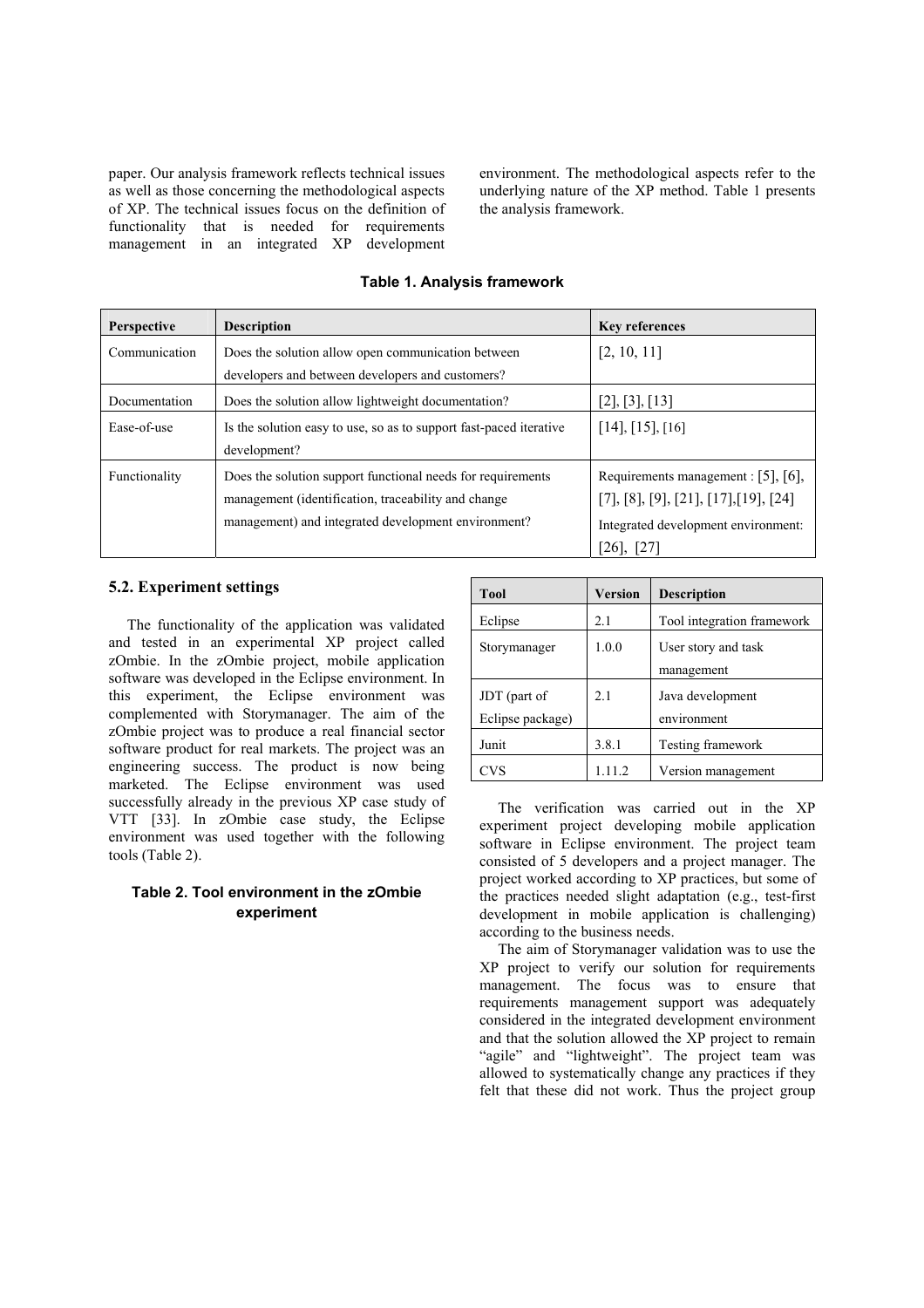were trained and encouraged to "think according to XP values".

Quantitative and qualitative data were collected throughout the project. The project had nominated a person responsible for metrics, who was monitoring that data was collected systematically. The metrics and practices for gathering quantitative data were defined before the project start-up. Qualitative data was collected from the project team by using a specified comment template. The template contained questions about the applicability of the Storymanager solution. The comments were processed and analyzed using Post Mortem [34] sessions. The role of XP coach was extended in zOmbie. The coach was also acting as a Storymanager advisor, collecting experiences concerning its usage. Even after the project, comments and improvements were inquired from the project team and coach. The inquiry performed after the project contained the following questions, which were formulated based on the experience that the Storymanager was abandoned after two releases and manual story and task management was used during the rest of the project:

- Which were the advantages of Storymanager compared to manual story and task management?
- Which were the disadvantages of Storymanager compared to manual story and task management and why was the Storymanager abandoned?
- Give other comments and suggestions for the improvement of electronic management of user stories and tasks?

## **6. Results**

Table 3 presents the basic quantitative data from the experiment. It provides basic information about the size and schedule of the project and helps the reader to understand the nature of the project where the Storymanager tool was used.

| Collected data             | Release 1 | Release 2 | Release 3 | Release 4 | Release 5 | <b>Correction</b><br>release | <b>Total</b> |
|----------------------------|-----------|-----------|-----------|-----------|-----------|------------------------------|--------------|
| Calendar time (weeks)      |           |           | 2         | 2         |           | 0.4                          | 8.4          |
| Total work effort (h)      | 115.3     | 238.9     | 273.2     | 255.6     | 123.7     | 66.8                         | 1073.5       |
| Planning day effort (h)    | 37.1      | 22.7      | 32.8      | 24.5      | 15.7      | 13.5                         | 146.3        |
| # User stories implemented | 3         | 4         | 5         | 5         |           |                              | 19           |
| # Tasks implemented        |           | 25        | 18        | 18        | 10        | 10                           | 92           |

**Table 3. Background information about the mobile application case project** 

The development team used Storymanager for storing, distributing and retrieving story and task information during the first two releases. Stories and tasks were created, modified and maintained in Storymanager and printed out from the system and put on the board. After the second release, the project team moved into manual story and task management, because of the visualization and usability problems of electronic story and task management. The project manager had some experience with manual management of user stories and tasks, which made it possible to move from electronic to manual management.

This section introduces the results of the interviews. First, the project team and coach were asked to voice their opinion about the advantages of the Storymanager for story and task management. A collection of answers from the zOmbie coach and team members are presented in the following:

*"Easy to operate with stories and tasks when they are in electronic format. In manual format, story or task modification required rewriting the whole card ."* 

*"Integration to Eclipse enables easy access to tool." "Manual cards are sometimes lost, but when they are in electronic format, they are easily accessible."* 

*"The use of the status attribute was easy and the color codes were practical."* 

*"The customer can easily follow the implementation of stories from a remote office using Storymanager" "Manual archiving is not needed after a project"* 

Then the project team and coach were asked about the disadvantages of Storymanager for story and task management and they were also asked to give the reasons for abandoning the tool. The answers received from the zOmbie team members and coach are listed in the following: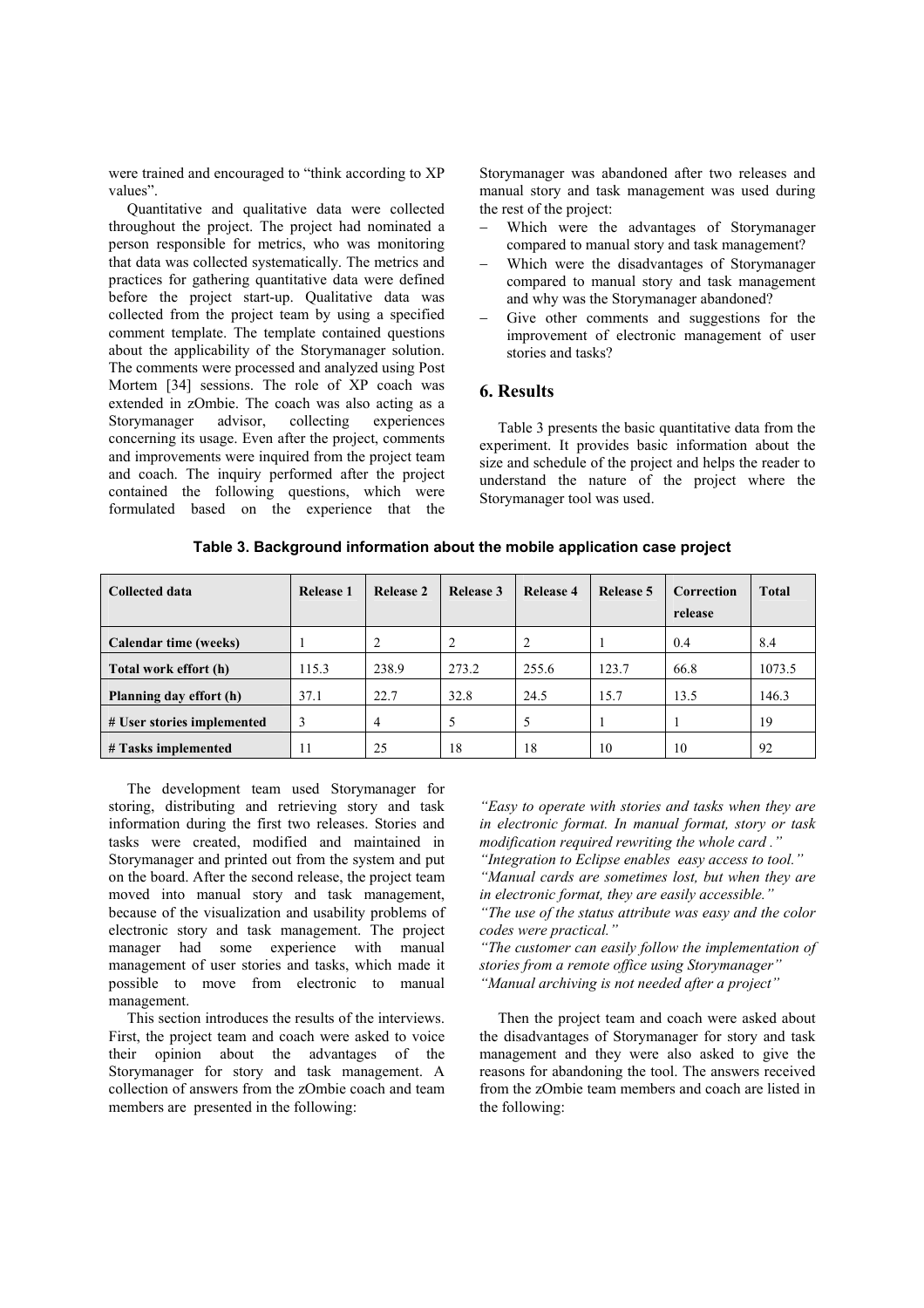*"Not clear. It is easier to see the Big Picture of the project (e.g. status) when the manual story and task cards are put on the board"* 

*"The reports (layout of printed story/task cards) were not good. If they were better, it would be more useful." "The tasks in Storymanager are in text format. However, tasks sometimes also contain other formats than just pure text (i.e. pictures, etc.)."* 

*"It was difficult to move tasks between stories."* 

*"The usability was not good."* 

*"The AutoID functionality was confusing in Storymanager."* 

*"More disadvantages than advantages."* 

The project team and coach were also asked to give further comments and suggestions for improvement. In the following, a summary of answers received from zOmbie team members and coach is presented:

*"Support is needed for XP project management."* 

*"A tool should be easy to use."* 

*"It should be easy to see the Big Picture of the project when using the tool."* 

*"The tool should allow moving tasks more easily between stories."* 

*"The tool should allow linking tasks with application code."* 

*"Printing of stories and tasks with bigger font."* 

 Table 4 summarizes the advantages and disadvantages of the Storymanager. The reasons for moving from electronic management to manual management and their implications are analyzed in next section.

| Perspective   | Results ("+" strengths," - "weaknesses/enhancements)                                                          |  |  |  |  |
|---------------|---------------------------------------------------------------------------------------------------------------|--|--|--|--|
| Communication | + The customer can easily follow the implementation of stories from a remote office using Storymanager        |  |  |  |  |
|               | + Color codes can be used to visualize the status of the story/task on computer screen                        |  |  |  |  |
|               | - the Storymanager system or printed story/task reports do not make it easy to see the overall status ("big") |  |  |  |  |
|               | picture") of a project                                                                                        |  |  |  |  |
| Documentation | + Manual stories or task cards need not be archived separately                                                |  |  |  |  |
|               | - Tasks can contain just text description                                                                     |  |  |  |  |
|               | - Reports are not clear (layout and font size)                                                                |  |  |  |  |
| Ease-to-use   | + It is easy to manage stories and tasks (modification)                                                       |  |  |  |  |
|               | + Stories and tasks are easily accessible in electronic format                                                |  |  |  |  |
|               | - General usability of the tool is not good                                                                   |  |  |  |  |
|               | - Moving tasks between stories is difficult                                                                   |  |  |  |  |
| Functionality | + Integration to Eclipse enables easy access to tool and information                                          |  |  |  |  |
|               | + Tool provides reliable means to store, modify and retrieve information                                      |  |  |  |  |
|               | - AutoID provides "meaningless" code for a story or task                                                      |  |  |  |  |
|               | - Support for XP project management should be added to the tool                                               |  |  |  |  |
|               | - There should be a possibility of linking tasks with application code                                        |  |  |  |  |

#### **Table 4. Summary of the results gained from the Storymanager tool study**

## **7. Discussion**

This section analyses the results against the analysis framework defined in section 5.1. Agile methods, such as XP, aim towards efficient communication and lightweight documentation. Although some additional or modified XP practices were used in the VTT zOmbie-project, the basic development philosophy relied on open communication and lightweight documentation. As presented in related literature, [e.g. 5, 25, 35, 36], the adaptation of product information management should be made on the basis of the business context of a project. Thus, in this case, the nature of the XP method drives the adaptation of requirements management tool support. Table 5 summarizes the most important findings and their implications.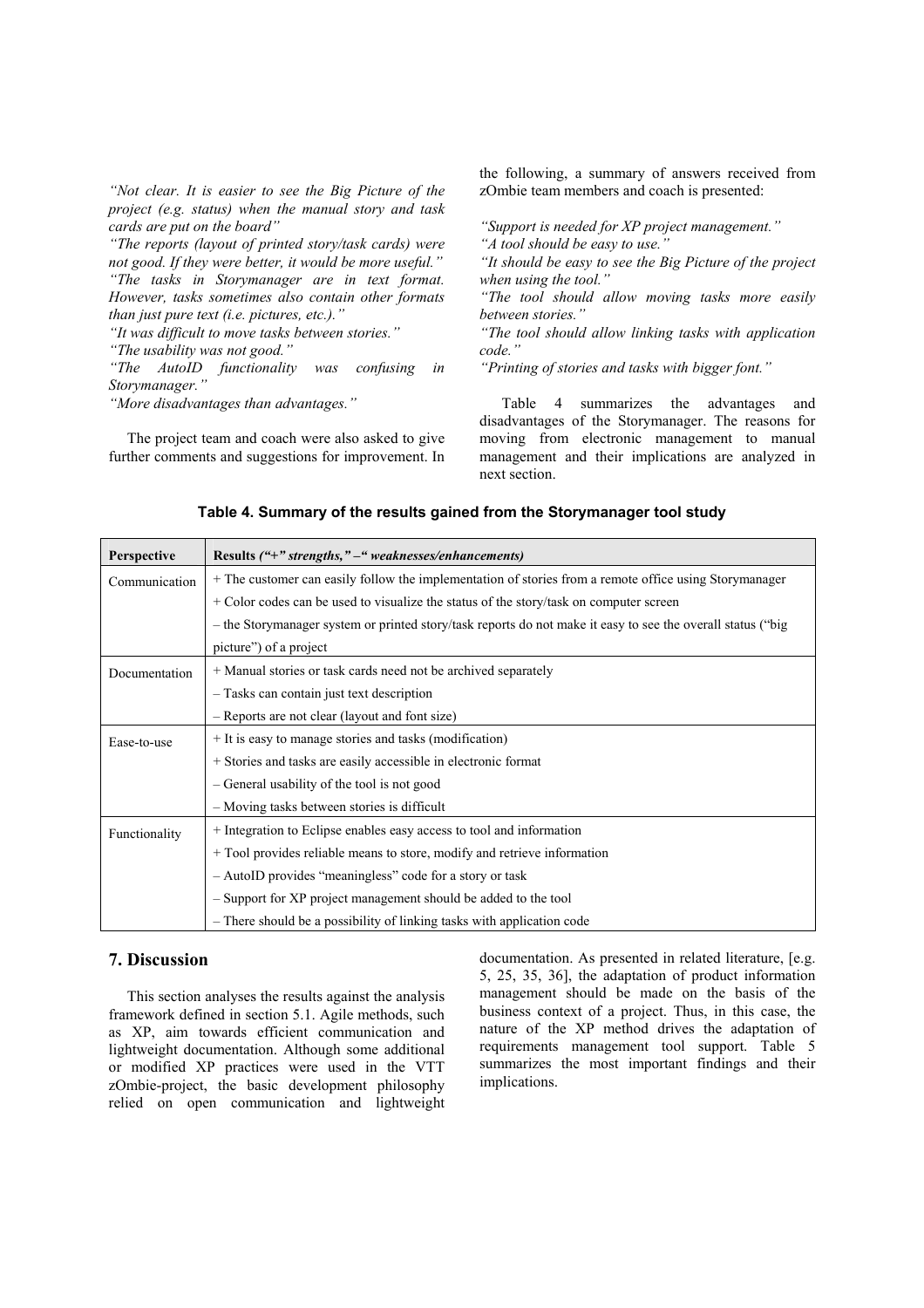When considering the results in section 6, it can be noted that the developed solution for electronic management of user stories and tasks tackles mainly the same things as the manual one. The clear advantages of the electronic solution compared with manual management are related to the ability to reliably store, modify, distribute, retrieve and archive stories and tasks and the ability to operate in an integrated development environment where all development tools are available.

There are two fundamental differences between electronic and manual management. These are related to information visibility and usability. Open workspace allows the project team to use paper cards for stories and tasks and put them on the board. This allows the team to get an overview of stories and tasks just by having a look at the board, discussing the items and making modifications directly to the story and task cards. While this way of working is, in fact, highly effective and it emphasizes natural interaction between developers, it does require that the team members share an open workspace. Rees [23] states that one problem connected with using databases for managing user stories is that they provide just poor group visualization of all cards. Our experiment supports this claim. Of course, electronic management also allowed us to print the stories and tasks and then to put them on the board. This has been suggested by Lippert et al. [24], who first claim that a computer cannot be used for the planning game, and then further specify that a computer can be used just for writing stories and tasks and printing them out on paper. However, our experiment shows that not even this approach works, if the editing and maintaining of printed story and task cards takes up too much effort in fast-paced development. Furthermore, the format of printed cards should be highly distinct to be able to compete with manual ones. Thus, further research is needed to explore the possibilities for improving visualization in electronic management of user stories and tasks.

| <b>Perspective</b> | <b>Findings</b>                                          | <b>Implications</b>                                      |
|--------------------|----------------------------------------------------------|----------------------------------------------------------|
| Communication      | Electronic management of stories and tasks enables       | Visualization of stories and tasks is a challenge and    |
|                    | remote customers and other stakeholders to view the      | requires further research. Furthermore, electronic       |
|                    | status of the project in real-time. Electronic           | management of user stories and tasks seems to be         |
|                    | management seems to be an obvious solution when          | effective if the customer is off-site and the project is |
|                    | operating in a distributed development environment but   | distributed over several sites.                          |
|                    | it can jeopardize natural interaction between developers |                                                          |
|                    | and the visibility of information in open workspace.     |                                                          |
| Documentation      | Electronic task cards should be able to contain also     | Possibilities of integrating a drawing or modeling       |
|                    | other formats of information than text descriptions. The | tool into Storymanager and Eclipse should be             |
|                    | format of reports should be clear.                       | considered.                                              |
| Ease-of-use        | Tool usability should be good in fast-paced              | Application development using, e.g., a User-Centered     |
|                    | development.                                             | Design approach to ensure that usability issues are      |
|                    |                                                          | considered.                                              |
| Functionality      | The tool should also provide additional value for daily  | Support for XP project management and linking            |
|                    | routines, not just automated support for the old "pen    | between tasks and application code should be             |
|                    | and paper" practices.                                    | examined as a part of the Eclipse environment.           |

#### **Table 5. Findings and their implications**

It also became apparent during the zOmbie-project that electronic management should also allow other formats of information than just pure text (e.g. pictures, models, etc.). During the project, the operation with models was an important part of the work because the product being developed was complicated. On the other hand, in the eXpert-project, graphical modeling was not an important aspect. Therefore, the product being developed itself seems to affect the requirements management needs of the project. This claim is supported, e.g., by Kotonya and Sommerville stating that the type of system under development affects the requirements management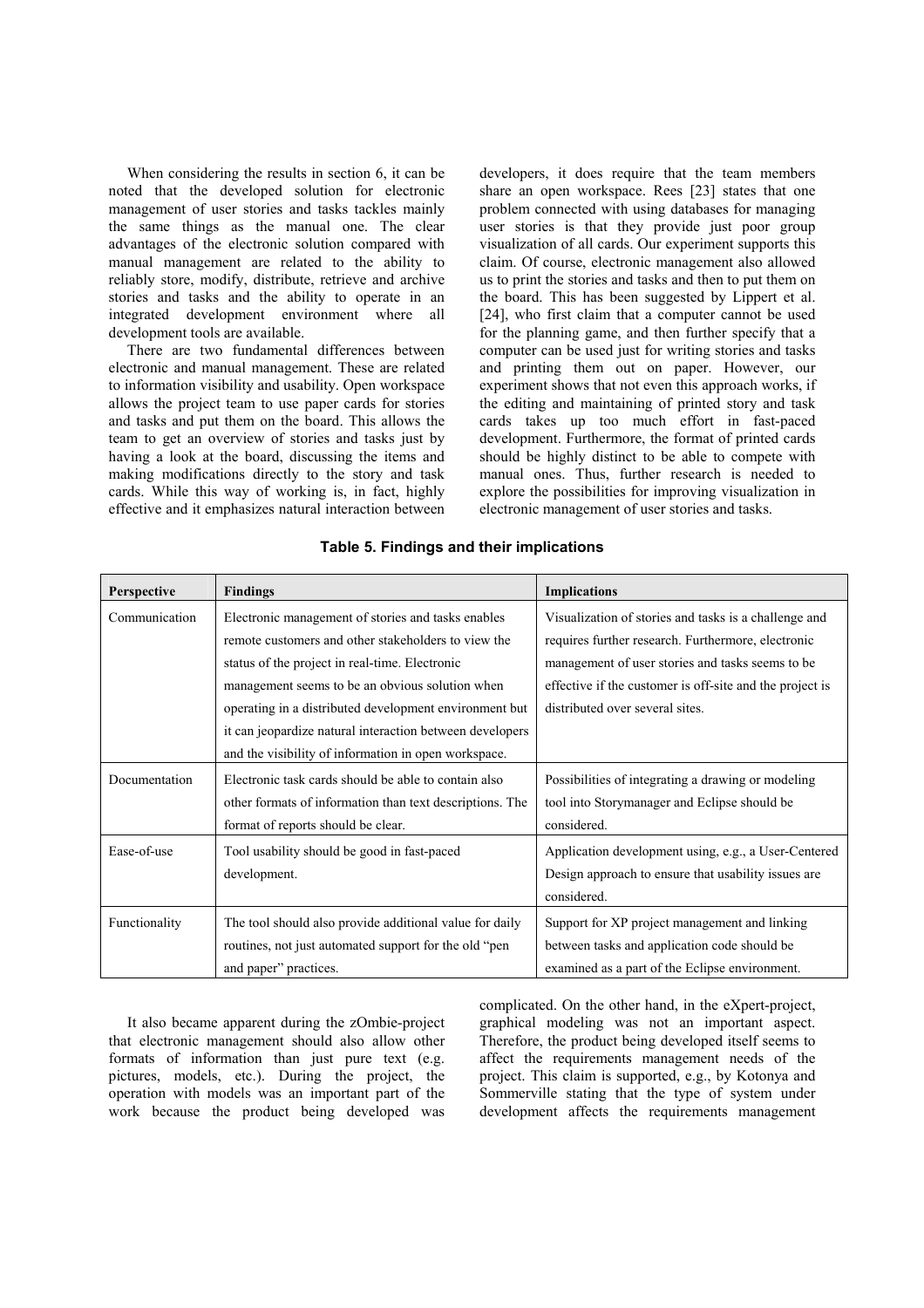solution [6]. The use of modeling in XP has been considered by Beck [2], who argues that although modeling can be used during the XP process, the pictures should not be saved. We cannot, however, agree with this proposition. If models are made, they should be archived as any other information during the project for maintenance reasons. On the other hand, modeling support easily makes the Storymanager tool complex.

If a project is distributed over several sites, electronic management of stories and tasks seems quite an obvious solution. This has been demonstrated by Maurer and Martel [22], for example. However, one problem encountered with Storymanager had to do with its usability. In fast-paced development, the usability should be good. It is difficult to justify tool usage if the tool slows down the development and requires additional maneuvers. One way of tackling this kind of problem is to use User-Centered Design approaches during tool development, so as to ensure that usability issues are considered [37].

The basic problem in the Storymanager requirements management solution is that even though it does address the requirements management issues of product development, it also fights against the values of the XP method. The solution reduces simplicity and open communication between team members when operating in an open workspace during fast-paced product development.

The developed automatic solution focused mainly on the automation of manual story and task management activities. However, Tolvanen [1] states that, in the long run, the promise of tools does not lie just in the automated support of old "pen and paper" methods. Our findings support this claim. Consequently, the aim of supporting manual operations without providing extensive features or significant additional value for developers proved too narrow. Some of the comments gained from the zOmbie project team addressed this issue. For example, some enhancement ideas were voiced concerning providing support for project management using story and task efforts and related automatic calculation, and also concerning automated traceability between tasks and code.

## **8. Conclusions and future research**

This paper presents the results from a study where a requirements management tool called Storymanager was developed to meet the needs of a fast moving XP project. The aim of the tool was to minimize rework and to automate time consuming paper-pen practices, such as recording story and task items on the board. The tool was used in a project where mobile application software for real markets was produced. The team abandoned the tool only after two releases. Essentially, the tool failed to provide as powerful a visual view as the paper-pen board method. The developed tool also turned out to be too difficult to use in fast-paced development environment. The interview data further revealed that a computerized solution is not by any means self-evident, but rather it has to be able to compete with the best alternate solutions, i.e. manual paper-pen approach in this case, and even provide additional value for the project team.

The experiences, findings and implications of this study should be of interest to any organization considering requirements management tool support for XP projects.

The results emphasize the role of adaptation in tool development. The tool, constructed to support any development method, should take into account the underlying values of the method itself. If this is not the case, the tool is likely to work against the nature of the method.

Future research will be concerned with constructing a new solution addressing the lessons learned that were found relevant during this study. This is to be followed by validating and enhancing the solution in future SW development projects.

#### **References**

[1] J. P. Tolvanen, "Incremental method engineering with modeling tools," in *PhD dissertation*. Jyväskylä University Printing House and ER-Paino Ky: University of Jyväskylä, Finland, 1998.

[2] K. Beck, *Extreme programming explained: Embrace change*. Reading, MA.: Addison Wesley Longman, Inc., 2000.

[3] P. Abrahamsson, O. Salo, J. Ronkainen, and J. Warsta, *Agile software development methods: Review and Analysis*. Espoo, Finland: Technical Research Centre of Finland, VTT Publications 478.

[4] K. Beck and M. Fowler, *Planning extreme programming*. New York: Addison-Wesley, 2001.

[5] I. Sommerville and P. Sawyer, *Requirements Engineering: A Good Practise Guide*: John Wiley & Sons, 1997.

[6] G. Kotonya, Sommerville, I., *Requirements Engineering: Process and Techniques*: John Wiley & Sons, 1998.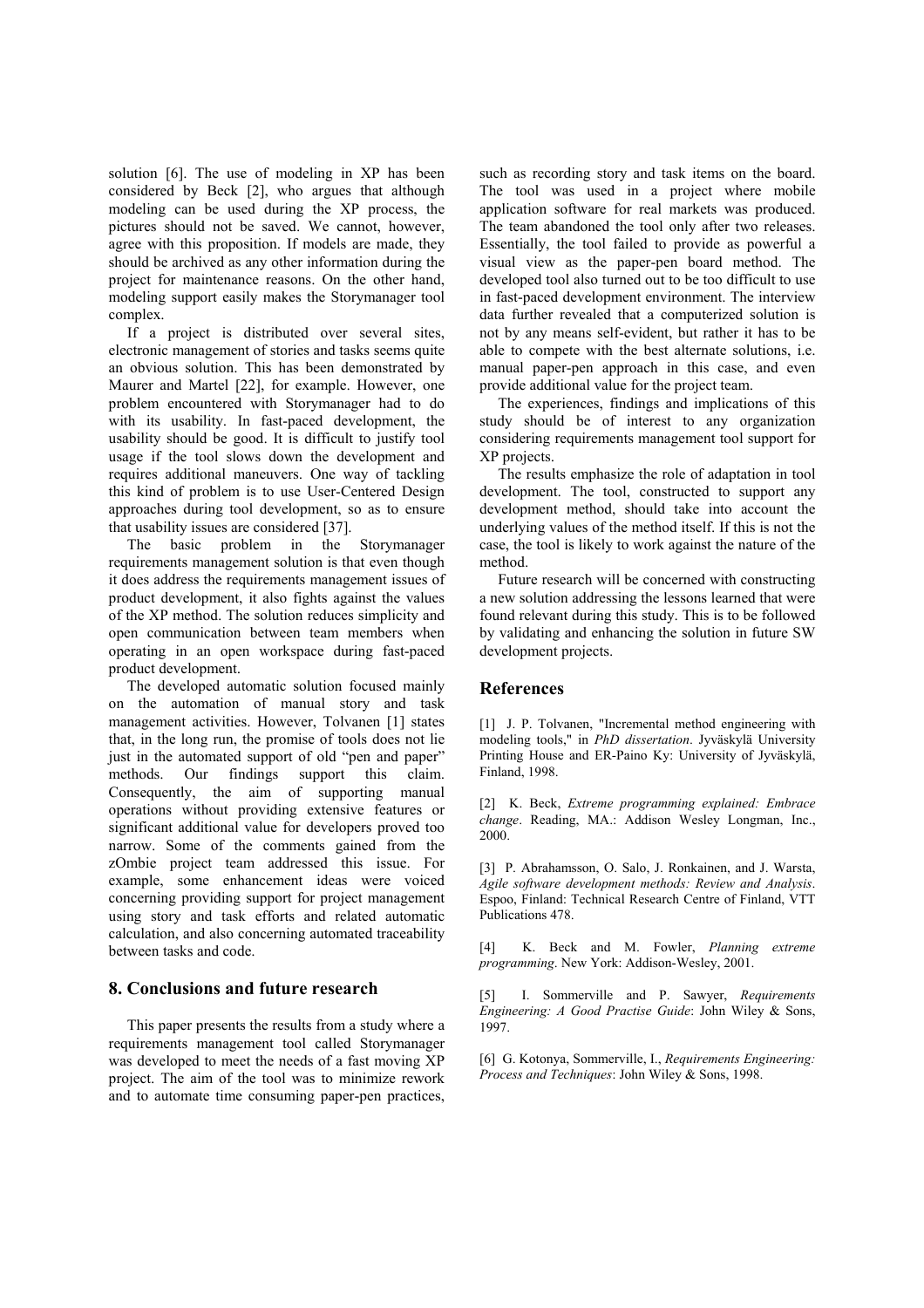[7] D. Leffingwell and D. Widrig, *Managing Software Requirements - A Unified Approach*: Addison-Wesley, 2000.

[8] O. Gotel, "Contribution Structures for Requirements Traceability," in *Imperial College of Science, Technology and Medicine*: University of London, 1995.

[9] O. Gotel and A. Finkelstein, "An Analysis of the Requirements Traceability Problem," presented at First International Conference on Requirements Engineering, 1994.

[10] L. Williams, "The XP Programmer: The Few-Minutes Programmer," *IEEE Software*, vol. 20, pp. 16-20, 2003.

[11] R. Jeffries, A. Anderson, and C. Hendrickson, *Extreme Programming Installed*. Upper Saddle River, NJ: Addison-Wesley, 2001.

[12] F. Macias, M. Holcombe, and M. Gheorghe, "A formal experiment comparing extreme programming with traditional software construction," presented at Proceedings of the Fourth Mexican International Conference on Computer Science, 2003.

[13] S. Ambler, "Lessons in Agility from Internet-Based Development," *IEEE Software*, vol. 19, pp. 66 - 73, 2002.

[14] M. Lippert, S. Roock, R. Tunkel, and H. Wolf, "Stabilizing the XP Process Using Specialized Tools," presented at XP 2001, 2001.

[15] P. O'Brian Holt, "HCI tools, methods and information sources," presented at IEE Colloquium on Usability Now, 1991.

[16] J. Nielsen, *Usability engineering*. San Francisco, CA: Morgan Kaufmann Publishers, 1993.

[17] K. Breitman and J. Leite, "Managing User Stories," presented at International Workshop on Time-Constrained Requirements Engineering (TCRE 02), 2002.

[18] J. Nawrocki, M. Jasinski, B. Walter, and A. Wojciechowski, "Extreme Programming Modified: Embrace Requirements Engineering Practices," presented at 10th IEEE Joint International Requirements Engineering Conference, RE'02, Essen, Germany, 2002.

[19] L. Wagner, "Extreme Requirements Engineering," *Cutter IT Journal*, vol. 14, pp. 34-38, 2001.

[20] I. Hooks and K. Farry, *Customer-centered products : creating successful products through smart requirements management*. New York, NY: American Management Association, 2001.

[21] J. Koskela, J. Kääriäinen, and J. Takalo, "Improving Software Configuration Management for Extreme

Programming: A Controlled Case Study," presented at European Software Process Improvement, EuroSPI'2003, Graz, Austria, 2003.

[22] F. Maurer and S. Martel, "Process Support for Distributed Extreme Programming Teams," presented at ICSE 2002 Workshop on Global Software Development, 2002.

[23] M. J. Rees, "A feasible user story tool for agile software development?," presented at Ninth Asia-Pacific Software Engineering Conference, 2002.

[24] M. Lippert, S. Roock, and H. Wolf, *Extreme Programming in Action: Practical Experiences from Real World Projects*: John Wiley & Sons Ltd., 2002.

[25] A. Leon, *A Guide to software configuration management*. Boston: Artech House, 2000.

[26] I. Crnkovic, Asklund, U., Dahlqvist, A., *Implementing and Integrating Product Data Management and Software Configuration Management*. London: Artech House, 2003.

[27] A. Sääksvuori and A. Immonen, *Product lifecycle management*. Berlin: Springer-Verlag, 2004.

[28] J. Kääriäinen, J. Koskela, J. Takalo, P. Abrahamsson, and K. Kolehmainen, "Supporting Requirements Engineering in Extreme Programming: Managing User Stories," presented at ICSSEA 2003, Paris, France, 2003.

[29] M. Hult and S.-A. Lennung, "Towards a definition of action research: A note and bibliography," *Journal of Management Studies*, pp. 241-250, May 1980.

[30] G. I. Susman and R. D. Evered, "An Assessment of the Scientific Merits of Action Research," *Administrative Science Quarterly*, vol. 23, pp. 582-603, 1978.

[31] D. Avison, "Action research: a research approach for cooperative work," presented at The 7th International Conference on Computer Supported Cooperative Work in Design, 2002.

[32] D. C. Fowler and P. A. Swatman, "Building information systems development methods: synthesising from a basis in both theory and practice," presented at Australian Software Engineering Conference, 1998.

[33] P. Abrahamsson and J. Koskela, "Extreme programming: A survey of empirical results from a controlled case study," To be presented at ACM-IEEE International Symposium on Empirical Software Engineering (ISESE 2004),, Redondo Beach, CA, USA, 2004.

[34] T. Dingsøyr and G. K. Hanssen, "Extending Agile Methods: Postmortem Reviews as Extended Feedback,"